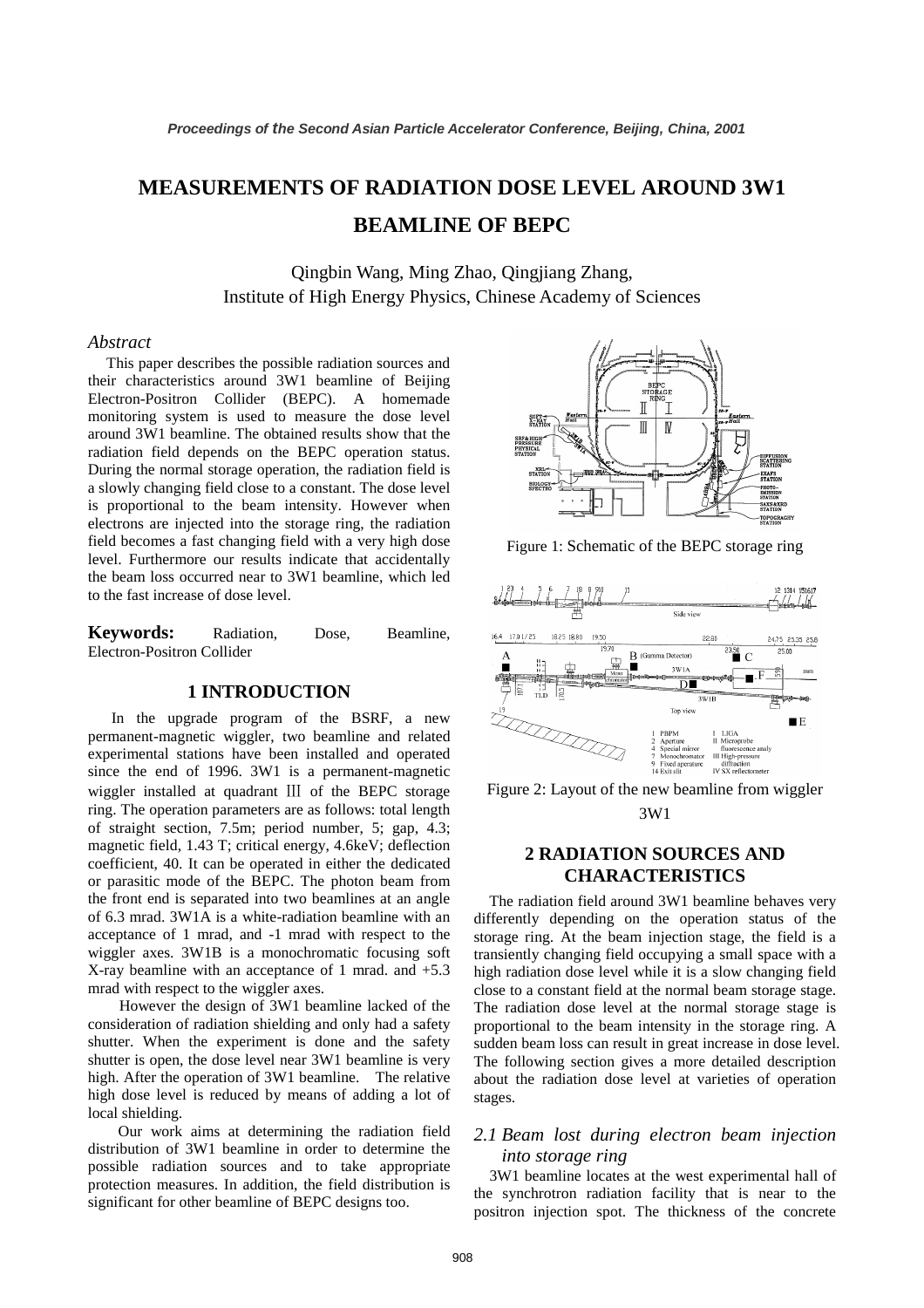shielding between the beamline and the storage ring is 50 cm (see Figure 1). At the injection stage, a lot of injected electrons are lost in the vicinity of the injection spot due to the injection efficiency. Therefore the dose level around 3W1 beamline which is behind the positron injection spot is obviously higher than other experimental halls during the positron injection. However the electron injection has little influence on the dose level.

#### *2.2 Gas bremsstrahlung*

 The gas bremsstrahlung is produced by the interaction of the storage ring positron or electron with residual gas molecules in the ring vacuum chamber. Such interactions are one of the sources of stored beam losses that result in beam decay. Gas bremsstrahlung interactions take place all around the storage ring, But are a particular in the straight sections for the Insert Device. Gas bremsstrahlung is produced in a very narrow beam (1/γ) that sums for the entire section length. The 3W1 Insert Device straight sections are 7.5 m in length. The characteristic scattering angle of the gas bremsstrahlung is [1]:

 $\theta$  = 0.511 $\times$ *E*<sup>-1</sup> (radian),

 $E$  is the electron energy within the storage ring in unit of *MeV* 

The radiation dose equivalent rate (*DER*), in the forward direction due to the direct gas bremsstrahlung beam is proportional to[2]:

$$
DER \propto \frac{E_0^{2.67}.ipl}{d(l+d)}
$$

 $E_0$ : the storage ring energy;

- *i*: the storage ring current;
- *P*: the storage ring pressure;
- *l*: the length of the effective straight section;
- *d*: the distance from the end of straight section to the observation point.

 The gas bremsstrahlung produced in the straight section migrates along the beam pipe. During the migration, it radiates the pipe shell and the optical components inside, which produces the second radiation. The mixture of the primary and the secondary radiation can penetrate the pipe shell and the shielding wall (50 cm) forming a radiation field with fairly high dose level.

#### *2.3 Sudden beam lost within storage ring*

 The physical reason for sudden beam loss is too complex to discuss. Here only the dose measurement results are given.

# **3 EXPERRIMENTAL**

 The radiation field around 3W1 beamline was studied under a variety of storage ring operation and shielding conditions. The dose level at the sampled spots was recorded by our monitoring system consisting of γ-monitor and Digital Data Logger All the instruments are introduced as follows:

 The homemade γ-monitor adopts a cylinder ionization chamber aerified argon gas as the detector. The sensivity is  $2.58 \times 10^{-10}$  C/Kg Pulse. The output is a current circle being of 20 mA in intensity and 800 µs in time interval. This output form has a strong resistibility to electromagnetic disturbances.

 The CPU of the Digital Data Logger (DDL) is a high speed CMOS chip produced by Motorola Company. There are 16 channels at the DDL inlet. The input is carried out by means of photoelectric coupling which provides a reliable signal transmitting among the monitors at a variety of distances. The software programmed in assembly and C language can realize the functions such as data acquisition and storage for γ-monitor, parameter setting, plotting, printing and alarming and so on. The memory (RAM) inside the DDL can reserve the data acquired within ten days.

The  $\gamma$  monitors are located at A, B, C, D, E and F points around 3W1 beamline in the forward direction, as illustrated in Figure 2. The dose equivalent rate at several points were measured under three operation stage of the storage ring: injection stage, storage stage, beam loss stage. The measurement result are listed in Table1:

Table1: Dose equivalent rate around 3W1 beamline

| Stage<br><b>Position</b> | Injection | <b>Storage</b>                 | <b>Beam Losss</b> |
|--------------------------|-----------|--------------------------------|-------------------|
| А                        | 12.5      | $8.0 - 2.0$<br>$(50 - 20m)$    | 52.0              |
| в                        | 3.0       | $1.3 - 0.6$<br>$(65 - 20m)$    | 30.0              |
| $\mathsf{C}$             | 0.8       | $(0.3 - 0.16)$<br>$(60 - 20m)$ | 32.0              |
| D                        | 6.0       | $4.0 - 1.2$<br>$(65 - 20m)$    | 96.0              |
| Е                        | 1.0       | $0.32 - 0.16$<br>$(60 - 20m)$  | 20.0              |
| F                        | >12900    | >12900                         |                   |





Figure 3: Integral dose vs position

A typical figure of variety of the beam current in storage ring is presented in Figure 4.